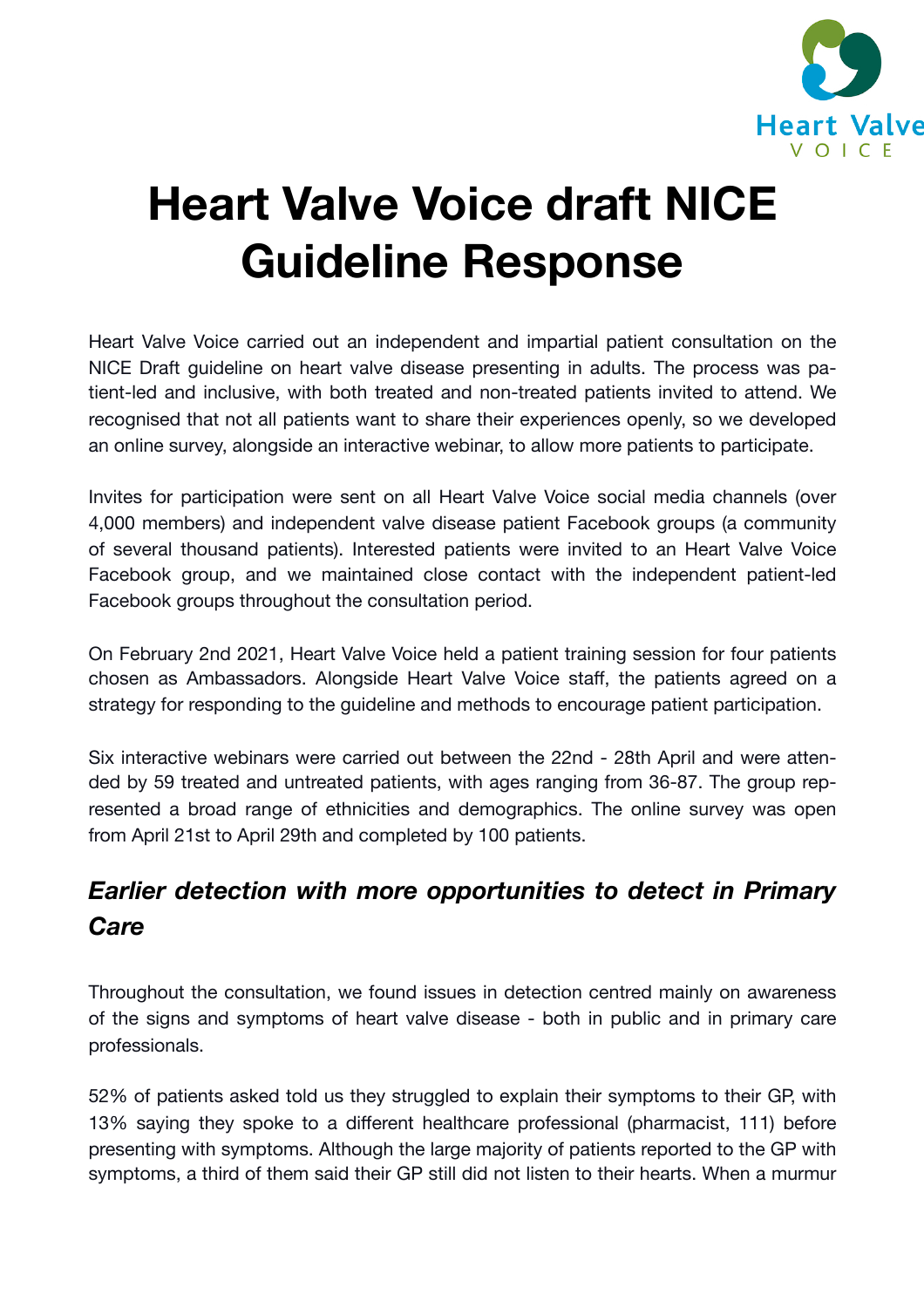was detected, 69% said they were given no information regarding what the murmur meant.

We found that the draft guideline needed to be clearer around red flag symptoms of heart valve disease and encourage Primary Care providers to listen to more hearts with a broader range of opportunities to detect. When investigated further, the majority of patients were comfortable with any trained healthcare practitioner listening to a heart as long as there was good accuracy, such as using a digital stethoscope, leading us to recommend more explicit guidance on opportunities to detect heart valve disease accurately.

With patients indicating a lack of awareness of symptoms at a Primary Care level and lots of examples of missed opportunities for earlier detection, we recommended that the guidelines refer all patients where a murmur is detected for echocardiography (the gold standard of diagnosis) to assess the severity of the murmur.

Waiting times for echocardiography were mixed, with 39% of patients waiting longer than seven weeks after a murmur was detected. We recommended that symptomatic patients with a murmur receive an echo within two weeks and asymptomatic patients within six weeks, as per our Gold Standard of Care guidance.

#### *Better information and more patient choice*

During our review of the draft NICE guideline, we found that patients felt reassured and confident during their surveillance. With the draft guideline suggesting that patients feel anxious about echos, we actually found that although ten patients said they felt anxious waiting for an echo, three times as many said they were reassured and pleased to be under a cardiologist.

Furthermore, echo surveillance made patients feel reassured, calm and confident. It was our view that the final guideline should make clear that surveillance for heart valve disease patients should be decided by collaborative decision making, with patient choice at the heart of it.

Worryingly, although 63% of patients were given good information about their surveillance, 34% received no information or poor information (which hinted at regional variations). We recommended that the need for up to date, clear, patient-led information be offered to all patients be made explicitly clear in the guideline. Health Literacy is a key issue for our community.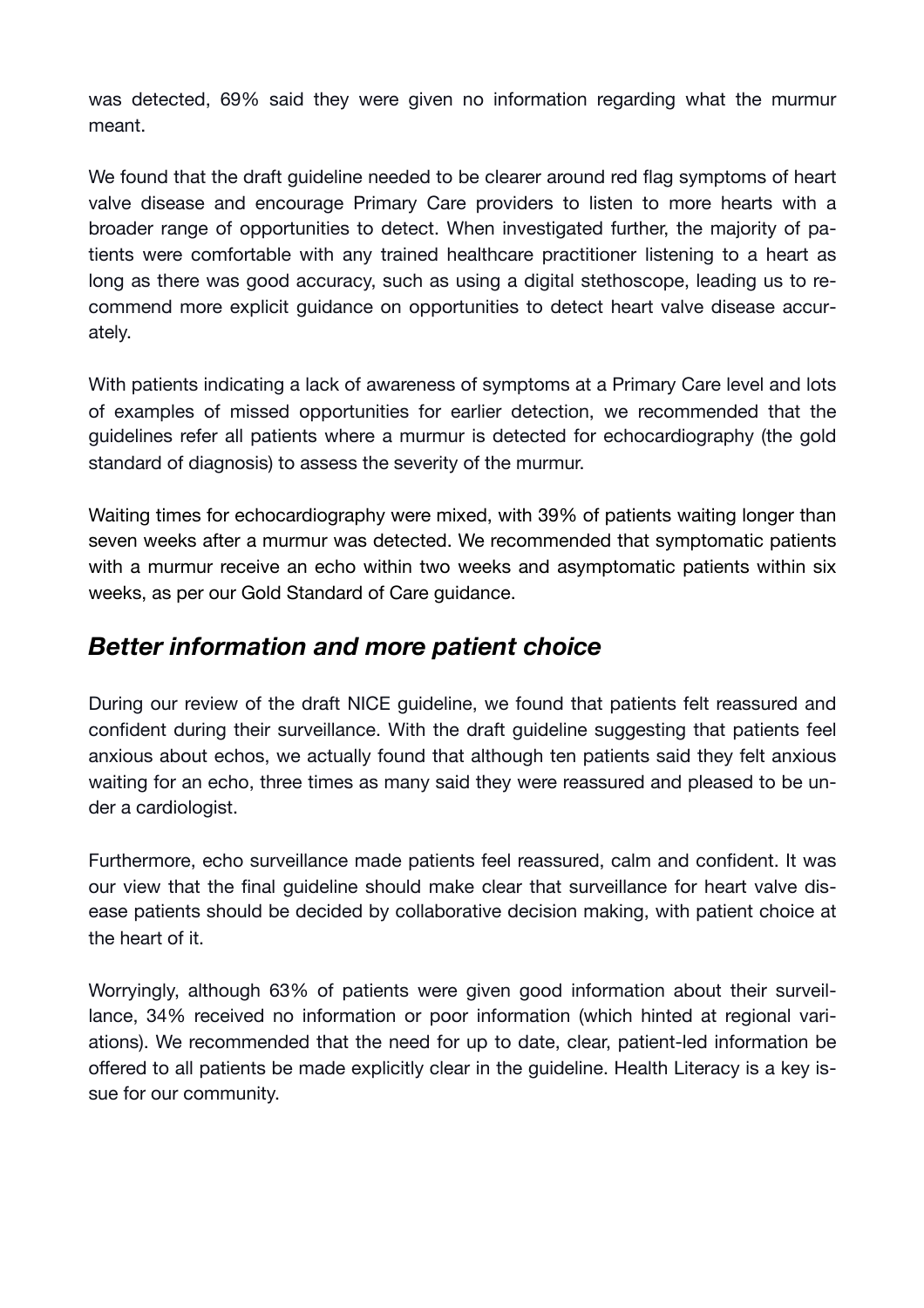### *More Access To Treatment*

The ethos of Heart Valve Voice is about patient empowerment and patient choice. We were pleased to see that the draft guidelines make reference to shared decision making and putting patients at the centre of treatment decisions. However, we felt several parts of the draft guideline put limitations on patient choice. We, therefore, recommended more robust language that gave patients better access to all clinically appropriate treatment options and gave greater opportunities to treat more patients and earlier.

Our consultation found that almost all patients felt that it was essential to be central to treatment decisions. Yet, sadly 30% felt they were not an active part of their treatment decisions. A further 38% felt they were not given all treatment options that were clinically suitable for them, with many saying they had to research options themselves. We recommended the guidelines be more robust in outlining all treatment options available to each patient, with more explicit guidance on where those treatment options were available (if not available locally).

When asked, patients wanted treatment decisions to fully consider the patient choice and that Multidisciplinary Heart Teams (MDT's) (or their Heart Team) use the most up to date evidence. We felt the draft guideline came up short in giving a specific steer on how MDT's and Care Plans should be designed. We felt this would lead to regional variation and poorer outcomes for patients.

Patients also stressed the importance of when to treat, telling us that these decisions should be driven by worsening symptoms, impact on mental health and the optimal time to ensure better outcomes - all linked to earlier treatment. With earlier treatment leading to better outcomes, we recommended the guidelines make a clearer case for earlier treatment when it is in the patient's best interest.

It was clear to us that patients demand collaborative decision making, better access to treatment options and earlier treatment. We made clear in our response that decisions on treatment options and timing of treatment should be a collaborative decision between the patient and their heart team. Patients clearly respect their clinicians and heart team but want to be heard on how to be treated, which aligns with existing NICE guidelines on Shared Decision Making, and we hope to see this recognised in the valve disease final guideline.

### *Working towards a better future for valve disease care*

Throughout our consultation, it was evident that patients are more informed than ever and are passionate about playing an active role in their pathway. There was a clear appetite in